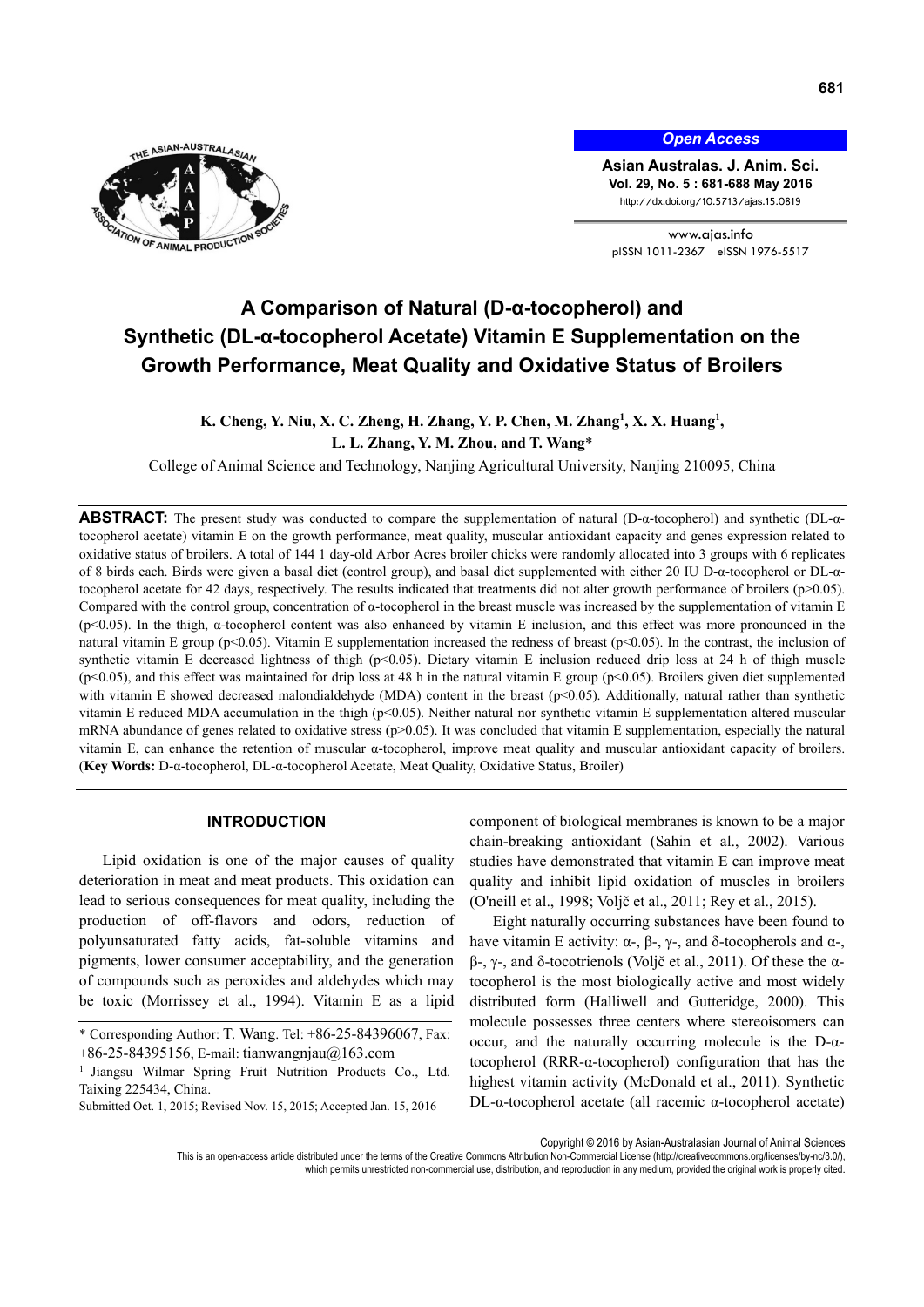consisting of all eight possible stereoisomers is commonly used as a vitamin E supplement in poultry feeds. Previous studies have shown that D-α-tocopherol exhibited a superior bioavailability than the synthetic DL-α-tocopherol acetate in retaining in tissues (Lauridsen et al., 2002), alleviating lipopolysaccharide-induced inflammatory response (Kaiser et al., 2012), and improving meat quality and muscular antioxidant capacity (Boler et al., 2009; Voljč et al., 2011; Rey et al., 2015). However, in broilers, limit was known about the use of D-α-tocopherol as an alternative for the synthetic vitamin E on the muscular oxidative status, and especially meat quality and muscular mRNA abundance of genes involved in antioxidant system. The present study was therefore conducted to compare the supplementation of D-α-tocopherol and DL-α-tocopherol acetate on the growth performance, meat quality, muscular antioxidant capacity and genes expression related to oxidative status of broilers.

### **MATERIAL AND METHODS**

### **Experimental design, diets and management**

All experimental conditions and animal procedures were approved by Nanjing Agricultural University Institutional Animal Care and Use Committee. A total of 144 1 day-old Arbor Acres broiler chicks obtained from a commercial hatchery (Hewei Co., Ltd, Anhui, China) were randomly allocated into 3 groups with 6 replicates of 8 birds each (one replicate per cage, 4 males and 4 females per cage). Birds were given a basal diet (control group), and basal diet supplemented with either 20 IU D-α-tocopherol or DL-αtocopherol acetate for 42 days, respectively. D-α-tocopherol was provided by Jiangsu Wilmar Spring Fruit Nutrition Products Co., Ltd. (Taixing, Jiangsu, China) with the purity of 6%. DL-α-tocopherol was purchased from Zhejiang NVB Co., Ltd (Xinchang, Zhejiang, China), and the purity was 50%. The basal diet was formulated according to the NRC (1994) to meet the nutrient requirements of the broiler. The analyzed  $\alpha$ -tocopherol in the basal grower (1 to 21 day) and finisher (22 to 42 day) diet was 7.12 and 8.96 mg/kg, respectively. Formulation and nutrient level of basal diet are presented in Table 1. Birds had free access to mash feed and water in 3-layer cages in a temperature-controlled room with continuous lighting. The temperature of the room was maintained at 32°C to 34°C for the first 3 day and then reduced by 2°C to 3°C per week to a final temperature of 20°C. At 21 and 42 day of age, birds were weighed after feed deprivation for 12 h with water being provided *ad libitum*. Feed intake was recorded by replicate (cage) to calculate average daily feed intake (ADFI), average daily gain (ADG), and feed/gain ratio (F:G). Birds that died during the experiment were weighed, and the data were included in the calculation of F:G.

**Table 1.** Composition and nutrient level of basal diet (g/kg, as fed basis unless otherwise stated)

| Items                                    | 1 to 21 d | 22 to 42 d |
|------------------------------------------|-----------|------------|
| Ingredients                              |           |            |
| Corn                                     | 576.1     | 622.7      |
| Soybean meal                             | 310       | 230        |
| Corn gluten meal                         | 32.9      | 60         |
| Soybean oil                              | 31.1      | 40         |
| Limestone                                | 12        | 14         |
| Dicalcium phosphate                      | 20        | 16         |
| L-Lysine                                 | 3.4       | 3.5        |
| DL-Methionine                            | 1.5       | 0.8        |
| Sodium chloride                          | 3         | 3          |
| Premix <sup>1</sup>                      | 10        | 10         |
| Calculated nutrient levels <sup>2</sup>  |           |            |
| Apparent metabolizable energy<br>(MJ/kg) | 12.56     | 13.19      |
| Crude protein                            | 211       | 196        |
| Calcium                                  | 10.00     | 9.50       |
| Available phosphorus                     | 4.60      | 3.90       |
| Lysine                                   | 12.00     | 10.50      |
| Methionine                               | 5.00      | 4.20       |
| Methionine+cystine                       | 8.50      | 7.60       |
| Analyzed composition <sup>3</sup>        |           |            |
| Crude protein                            | 208       | 192        |
| Ash                                      | 57.2      | 56.5       |

<sup>1</sup> Premix provided per kilogram of diet: transretinyl acetate, 3.44 mg; cholecalciferol, 0.075 mg; menadione, 1.3 mg; thiamin, 2.2 mg; riboflavin, 8 mg; nicotinamide, 40 mg; choline chloride, 400 mg; calcium pantothenate, 10 mg; pyridoxine·HCl, 4 mg; biotin, 0.04 mg; folic acid, 1 mg; vitamin  $B_{12}$  (cobalamin), 0.013 mg; Fe (from ferrous sulfate), 80 mg; Cu (from copper sulphate), 8.0 mg; Mn (from manganese sulphate), 110 mg; Zn (from zinc oxide), 60 mg; I (from calcium iodate), 1.1 mg; Se (from sodium selenite), 0.3 mg. 2

 $2$  The nutrient levels were as fed basis.

<sup>3</sup> Values based on analysis of triplicate samples of diet.

## **Sample collection**

At the end of experiment (42 day), 18 male broilers (1 bird per cage) were randomly selected and weighed after withdrawal of feed for 12 h. Birds were killed by cervical dislocation after bleeding from jugular veins. About 3 g breast and thigh samples were then immediately collected and stored at –80°C for further mRNA abundance determination and antioxidant parameters. After that, breast and thigh muscles were excised for meat quality measurement. The left-side muscle was used for the assay of pH value and meat color, and the right-side muscle was used to determine drip loss and cooking loss.

## **Meat quality assay**

The meat color was measured at 24 h postmortem by a colorimeter (Minolta CR-10, Konica Minolta Sensing, Osaka, Japan) according to CIELAB system  $(L^* =$  lightness;  $a^*$  = redness;  $b^*$  = yellowness). The pH values of muscles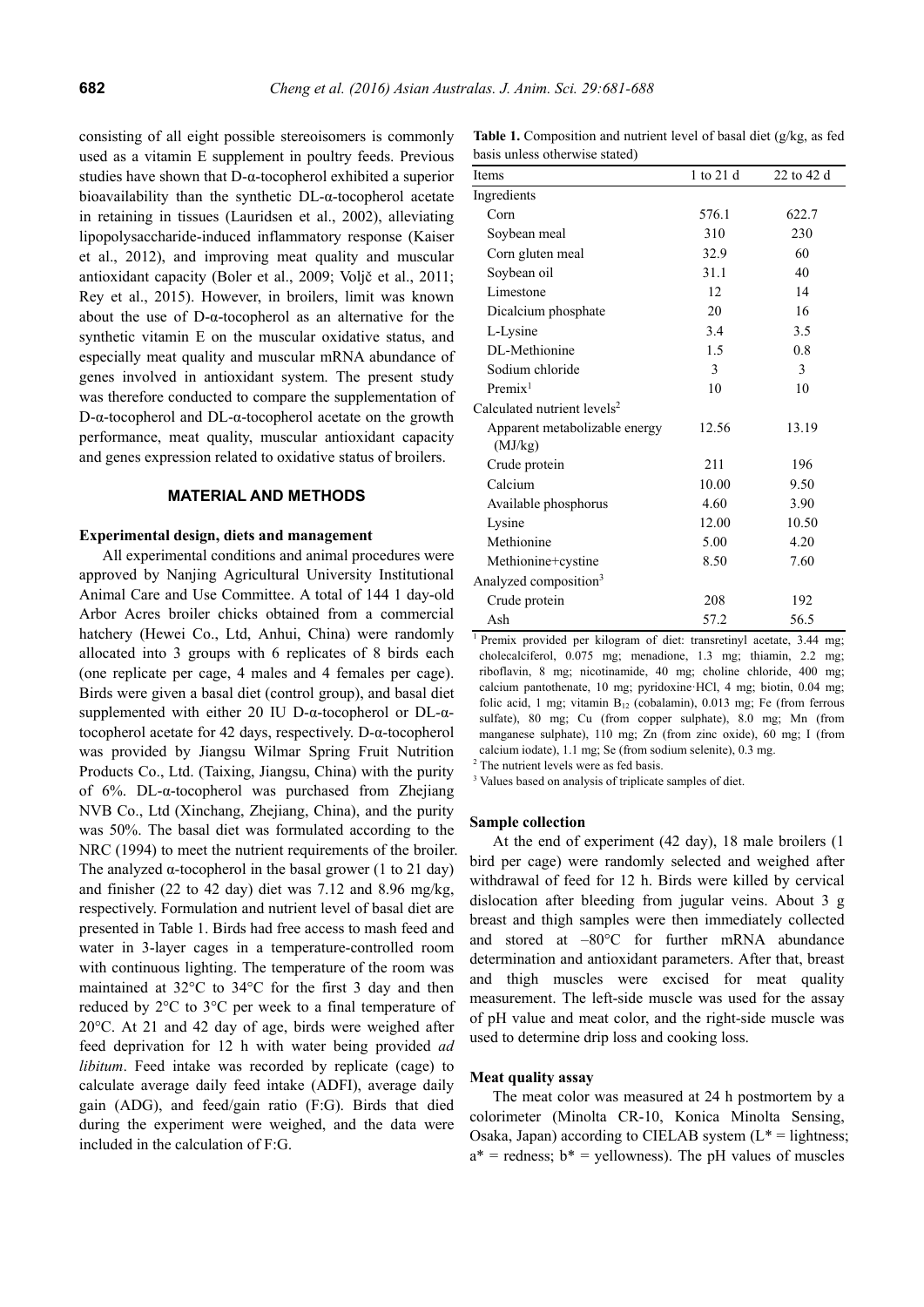at 45 min (pH<sub>45 min</sub>) and 24 h (pH<sub>24 h</sub>) postmortem were measured at a 1 cm depth using a pH meter (HI9125, HANNA Instruments, Clujnapoca, Romania). Drip loss of muscle was measured according to method of Zhang et al. (2015). Briefly, around size of 3 cm (length) $\times$ 2 cm  $(width) \times 1$  cm (thickness) muscle samples trimmed of adjacent fat and connective tissues were weighed, suspended in plastic bag, sealed, and stored at 4°C for 24 h and 48 h. After 24 h and 48 h at 4°C, the samples were reweighed to calculate drip loss. For the determination of cooking loss, approximately 15 g muscle sample was weighed, held in plastic bags, and immersed in a water bath at 80°C until the internal temperature reached 75°C. After that, samples were reweighed to calculate the drip loss of muscle after cooling to room temperature.

## **Preparation of muscular homogenate**

Approximately 0.3 g of muscle samples were homogenized (1:4, wt/vol) with ice-cold 154 mmol/L sodium chloride solution using an Ultra-Turrax homogenizer (Tekmar Co., Cicinati, OH, USA), and then centrifuged at 4,550 g for 15 min and at 4°C. The supernatant was used for determination of α-tocopherol and antioxidant parameters.

### **Measurement of α-tocopherol**

Muscular α-tocopherol was determined according to the method described by Zhang et al. (2009) with modifications. In detail, a 2% solution pyrogallol in ethanol was slowly added to (5 mL) muscular homogenate (0.5 mL) while mixing, and the mixture was then heated for 2 min in a 70°C shaking water bath. Then, 0.25 mL of saturated KOH was added to the mixture. The mixture was heated again in a 70°C shaking water bath for 30 min and next placed in an ice bath after saponification. Hexane (2 mL) and water (0.5 mL) were added to the saponified samples, which were then shaken vigorously for 2 min. After that, 1 mL of the hexane layer was transferred to a 4-mL glass test tube for analysis. Standards solutions of α-tocopherol were also prepared. A 0.2% bathophenanthroline solution (200  $\mu$ L) was then added to all the samples and thoroughly mixed. 200 μL of 1 mmol/L FeCl<sub>3</sub> solution was added and samples were vortexed. After 1 min, 200 μL of an  $H_3PO_4$  solution was added and vortexed again. Absorbance of final solutions was read on a spectrophotometer at 534 nm (Mapada Instruments Co., Ltd., Shanghai, China). The standard curve was used to calculate the concentration of α-tocopherol in each sample. The concentrations of  $\alpha$ -tocopherol were expressed as microgram per gram of fresh muscle.

#### **Determination of antioxidant parameters**

activities of total antioxidant capacity (T-AOC), total superoxide dismutase (T-SOD) and glutathione peroxidase (GSH-PX), and the content of malondialdehyde (MDA) and total protein by commercial kits according to the instructions of the manufacture (Nanjing Jiancheng Institute of Bioengineering, Nanjing, Jiangsu, China). T-AOC was measured based on the method of Benzie and Strain (1996). One unit of T-AOC was defined as the amount of enzyme per milligram protein which would increase the absorbance by 0.01 at 37°C in 1 min. The activity of SOD was determined using the hydroxylamine method (Ōyanagui, 1984), and one unit of SOD activity was defined as the amount of enzyme per milligram protein of muscle that produced 50% inhibition of the rate of nitrite generation at 37°C. GSH-PX activity was determined by dithio-nitro benzene method (Hafeman et al., 1974), and one unit of GSH-PX activity was defined as the amount of enzyme per milligram protein that would catalyze the conversion of 1 µmol/L of reduced glutathione to oxidized glutathione at 37°C in 5 min. MDA concentration was measured using thiobarbituric acid method (Placer et al., 1966). All results were normalized against total protein concentration in each sample for inter-sample comparison.

## **Total RNA isolation and mRNA quantification**

Muscular homogenate was used to determine the 95°C for 5 s, followed by a 60°C annealing step for 30 s. The abundance of muscular mRNA was measured according to method of Zhang et al. (2014). RNA was isolated by a TRIzol reagent (TaKaRa Biotechnology, Dalian, Liaoning, China) from muscle sample (breast and thigh) according to protocol of manufacturer. The concentration of RNA and its purity were determined from OD260/280 readings (ratio>1.8) using a NanoDrop ND-1000 UV spectrophotometer (NanoDrop Technologies, Wilmington, DE, USA). After that, 1 μg of total RNA was reverse-transcribed into cDNA using the PrimeScript RT reagent kit (TaKaRa Biotechnology, China) according to the instructions of manufacturer. Real-time polymerase chain reaction (PCR) was carried out on an ABI StepOnePlus Real-Time PCR system (Applied Biosystems, Grand Island, NY, USA) according to the manufacturer's guidelines. The primer sequences for the target and reference genes (nuclear factor erythroid 2-related factor 2 [*Nrf2*], heme oxygenase 1 [*HO-1*], superoxide dismutase 1 [*SOD1*], glutathione peroxidase 1 [*GPX1*], and β-actin) are shown in Table 2. In detail, the reaction mixture was prepared using 2 μL of cDNA, 0.4 μL of forward primer, 0.4 μL of reverse primer, 10 μL of SYBR Premix Ex Taq (TaKaRa Biotechnology, China), 0.4 μL of ROX reference dye (TaKaRa Biotechnology, China) and 6.8 μL of double-distilled water. Each sample was tested in duplicate. PCR consisted of a pre-run at 95°C for 30 s and 40 cycles of denaturation at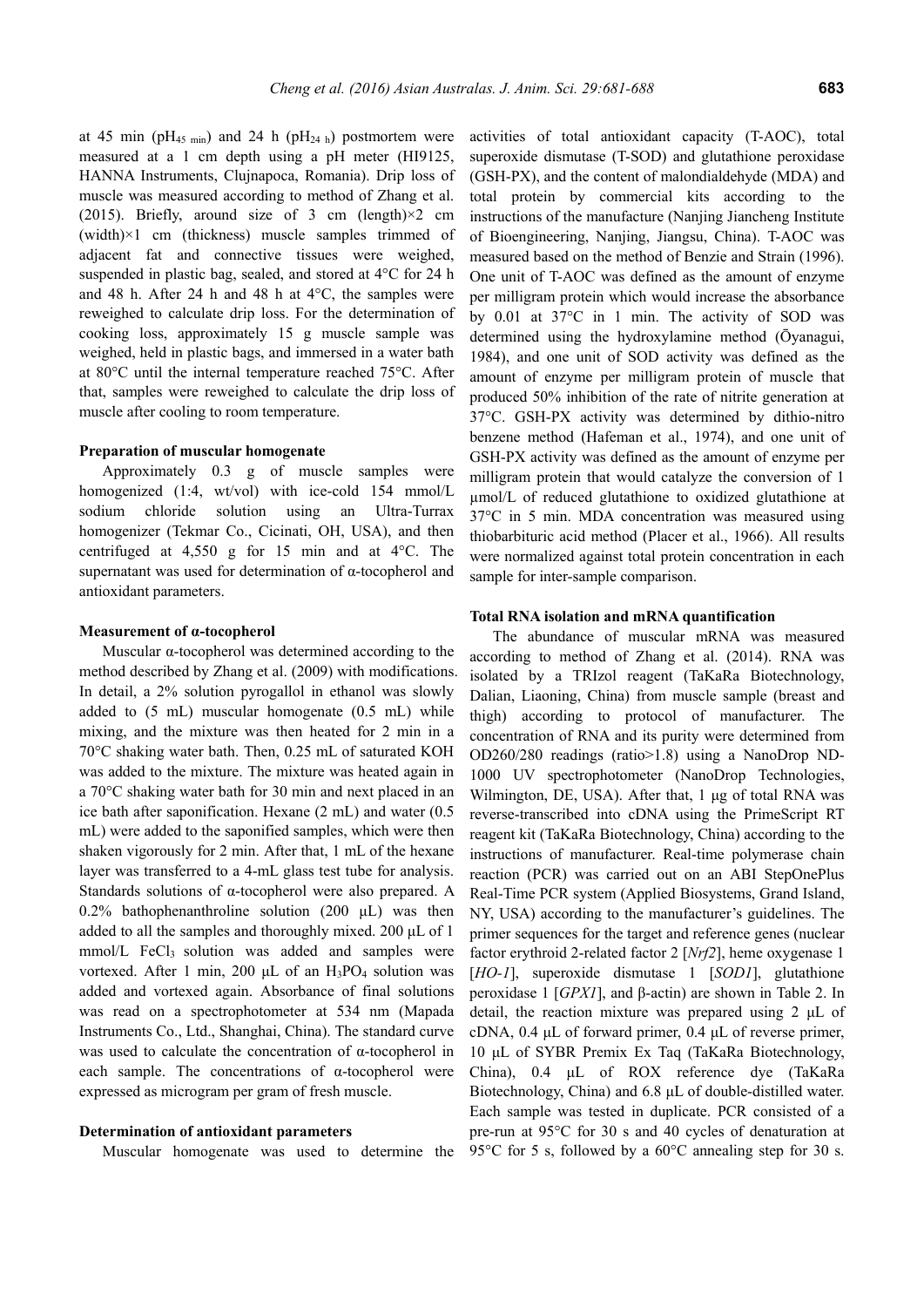| Gene        | GeneBank ID    | Primer sequence $(5' \rightarrow 3')$ | Product size (bp) |
|-------------|----------------|---------------------------------------|-------------------|
| Nrf2        | NM 205117.1    | <b>GATGTCACCCTGCCCTTAG</b>            | 215               |
|             |                | <b>CTGCCACCATGTTATTCC</b>             |                   |
| $HO-1$      | HM237181.1     | GGTCCCGAATGAATGCCCTTG                 | 138               |
|             |                | ACCGTTCTCCTGGCTCTTGG                  |                   |
| <i>SOD1</i> | NM 205064.1    | CCGGCTTGTCTGATGGAGAT                  | 124               |
|             |                | <b>TGCATCTTTTGGTCCACCGT</b>           |                   |
| <b>GPX1</b> | NM 001277853.1 | <b>GACCAACCCGCAGTACATCA</b>           | 205               |
|             |                | GAGGTGCGGGCTTTCCTTTA                  |                   |
| $β-actin$   | NM 205518.1    | <b>TGCTGTGTTCCCATCTATCG</b>           | 150               |
|             |                | <b>TTGGTGACAATACCGTGTTCA</b>          |                   |

**Table 2.** Sequences of real-time PCR primers

PCR, polymerase chain reaction; *Nrf2*, nuclear factor erythroid 2-related factor 2; *HO-1*, heme oxygenase 1; *SOD1*, superoxide dismutase 1; *GPX1*, glutathione peroxidase 1.

The conditions of the melting curve analysis were as follows: one cycle of denaturation at 95°C for 10 s, followed by an increase in temperature from 65°C to 95°C at a rate of 0.5°C/s. The relative levels of mRNA expression were calculated using the  $2^{-\Delta}C_T$  method (Livak and Schmittgen, 2001) after normalization against the reference gene β-actin. The values of broilers in the control group were used as a calibrator.

## **Statistical analysis**

Data were analyzed by one-way analysis of variance using SPSS statistical software (Ver.16.0 for windows, SPSS Inc., Chicago, IL, USA). Differences among treatments were examined using Duncan's multiple range tests. The differences were considered to be significant at p<0.05. Data are presented as means and their pooled standard errors.

## **RESULTS**

#### **Growth performance**

As indicated in Table 3, broilers fed diets supplemented with vitamin E exhibited similar growth performance (ADG, ADFI, and F:G) to those given basal diet during the 42-day study ( $p > 0.05$ ).

### **Muscular α-tocopherol retention**

Compared with the control group (Table 4), the concentration of α-tocopherol in the breast muscle was significantly increased by the supplementation of vitamin E ( $p$ <0.05), but the content of  $\alpha$ -tocopherol in the breast was not affected by vitamin E source  $(p>0.05)$ . In the thigh, the concentration of α-tocopherol was also significantly enhanced by vitamin E inclusion, and this effect was more pronounced in the natural vitamin E group ( $p \le 0.05$ ).

#### **Meat quality**

Vitamin E supplementation (Table 5) in either natural or synthetic form significantly increased the redness of breast  $(p<0.05)$  when compared with the control group, whereas no difference was observed in the redness of breast between the natural and synthetic vitamin E group  $(p>0.05)$ . Synthetic vitamin E supplementation also significantly decreased lightness of thigh  $(p<0.05)$ , but lightness of thigh was not altered by the form of vitamin E ( $p > 0.05$ ). Dietary vitamin E supplementation significantly reduced drip loss at 24 h of thigh muscle  $(p<0.05)$ , and this effect was maintained for drip loss at 48 h in the natural vitamin E group ( $p<0.05$ ). However, supplementation of vitamin E did not alter pH value, cooking loss and yellowness of muscles (breast and thigh), drip loss and lightness of breast, and the

**Table 3.** Effects of natural and synthetic vitamin E on the growth performance of broilers

| Items               | Period (d) | Control <sup>1</sup> | <b>SVE</b> | <b>NVE</b> | SEM <sup>3</sup> | p-value |
|---------------------|------------|----------------------|------------|------------|------------------|---------|
| ADG (g/bird/per d)  | 1-21       | 25.6                 | 25.5       | 26.1       | 0.3              | 0.756   |
|                     | $22 - 42$  | 70.1                 | 75.9       | 75.1       | 1.3              | 0.122   |
|                     | $1 - 42$   | 48.4                 | 51.3       | 51.3       | 0.6              | 0.077   |
| ADFI (g/bird/per d) | $1 - 21$   | 40.2                 | 39.1       | 39.9       | 0.5              | 0.660   |
|                     | $22 - 42$  | 134                  | 143        | 133        | 2                | 0.092   |
|                     | $1 - 42$   | 88.0                 | 91         | 87         |                  | 0.132   |
| F:G(g:g)            | $1 - 21$   | 1.57                 | 1.53       | 1.54       | 0.02             | 0.654   |
|                     | $22 - 42$  | 1.92                 | 1.88       | 1.91       | 0.02             | 0.791   |
|                     | 1-42       | 1.82                 | 1.78       | 1.79       | 0.01             | 0.604   |

SEM, pooled standard error of the means; ADG, average daily gain; ADFI, average daily feed intake; F:G, feed/gain ratio.<br><sup>1</sup> Control, basal diet; SVE, basal diet supplemented with 20 IU/kg synthetic vitamin E; NVE, basal d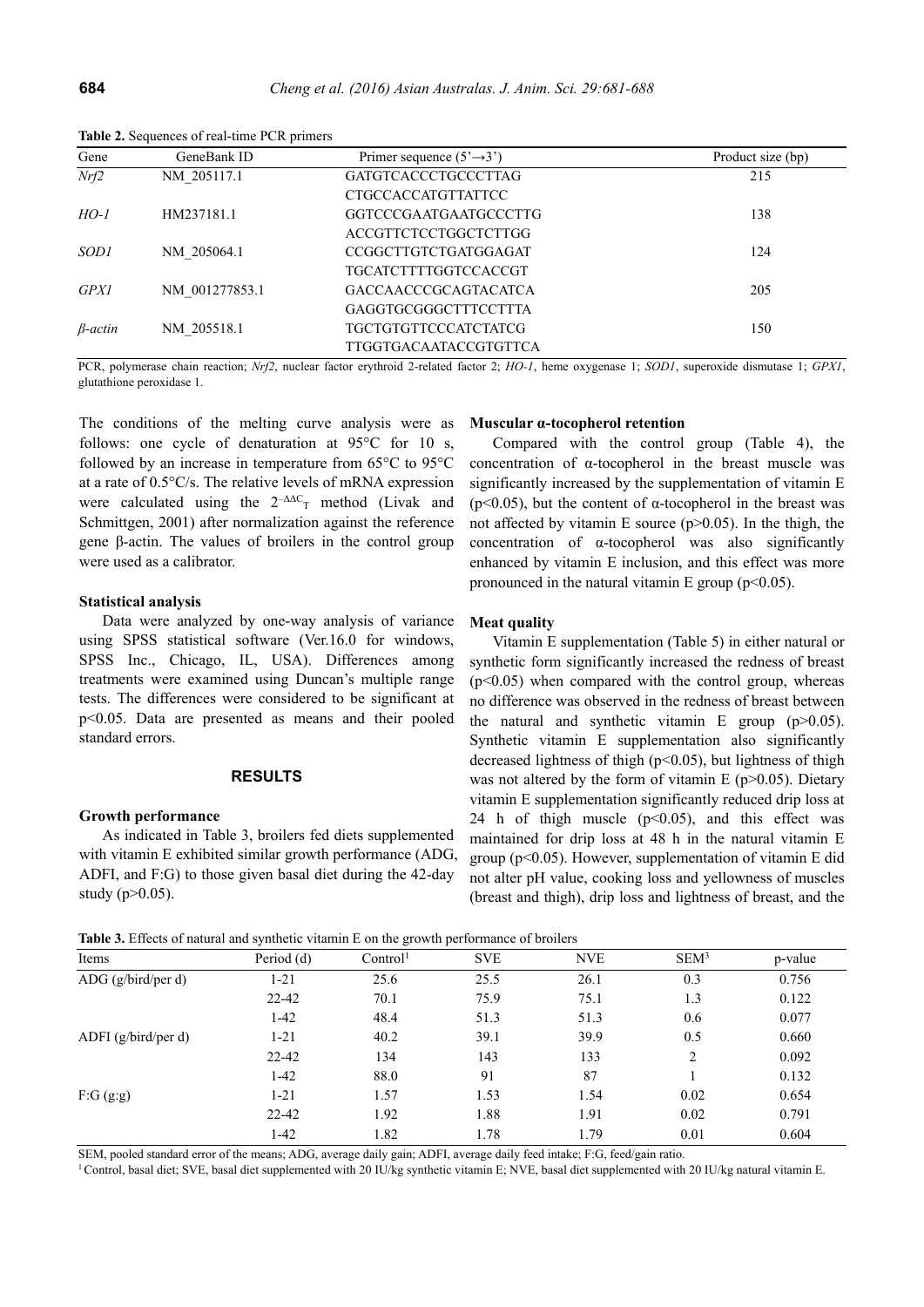| concentration of $\alpha$ -tocopherol in muscles f broilers ( $\mu$ g/g tissue) |                                  |                          |                |      |         |  |  |
|---------------------------------------------------------------------------------|----------------------------------|--------------------------|----------------|------|---------|--|--|
| Items                                                                           | Control <sup>1</sup>             | <b>SVE</b><br><b>NVE</b> |                | SEM  | p-value |  |  |
| <b>Breast</b>                                                                   |                                  |                          |                |      |         |  |  |
| $\alpha$ -Tocopherol                                                            | $0.57^{\rm b}$ 1.81 <sup>a</sup> |                          | $2.32^{\rm a}$ | 0.28 | 0.001   |  |  |
| Thigh                                                                           |                                  |                          |                |      |         |  |  |
| $\alpha$ -Tocopherol                                                            | $1.11^c$                         | 3.11 <sup>b</sup>        | $4.22^{\rm a}$ | 0.36 | < 0.001 |  |  |

**Table 4.** Effects of natural and synthetic vitamin E on the

SEM, pooled standard error of the means.

<sup>1</sup> Control, basal diet; SVE, basal diet supplemented with 20 IU/kg synthetic vitamin E; NVE, basal diet supplemented with 20 IU/kg natural vitamin E.

 $a-e$  Means within a row with different superscripts are different at  $p<0.05$ .

redness of thigh  $(p>0.05)$ .

#### **Muscular antioxidant capacity**

Broilers given diet supplemented with (Table 6) either natural or synthetic vitamin E showed decreased MDA content in the breast  $(p<0.05)$  than those given the basal diet. Additionally, natural rather than synthetic vitamin E reduced MDA accumulation in the thigh ( $p<0.05$ ). However, treatments did not alter activities of T-SOD, T-AOC, and GSH-PX (p>0.05).

## **Muscular mRNA abundance**

Neither natural nor synthetic vitamin E (Table 7) supplementation altered muscular mRNA abundance including Nrf2, HO-1, GPX1, and SOD1 as compared with the control group  $(p>0.05)$ .

## **DISCUSSION**

Many factors would affect vitamin E requirement, including feed composition, dietary selenium, antioxidant occurred in the feed, fat content and its profile. In this study, neither natural nor synthetic vitamin E supplementation altered the growth performance of broilers, which was in agreement with the results of Sheehy et al. (1991), and

**Table 5.** Effects of natural and synthetic vitamin E on meat quality of broilers

| Items                      | Control <sup>1</sup> | <b>SVE</b>         | <b>NVE</b>         |      | SEM p-value |
|----------------------------|----------------------|--------------------|--------------------|------|-------------|
| Breast                     |                      |                    |                    |      |             |
| $pH_{45min}$               | 6.52                 | 6.43               | 6.42               | 0.04 | 0.541       |
| $pH_{24h}$                 | 5.79                 | 5.85               | 5.84               | 0.01 | 0.218       |
| Lightness                  | 46.9                 | 47.6               | 46.7               | 0.3  | 0.568       |
| Redness                    | 3.03 <sup>b</sup>    | 3.90 <sup>a</sup>  | 4.29 <sup>a</sup>  | 0.17 | 0.001       |
| Yellowness                 | 15.0                 | 14.6               | 15.0               | 0.3  | 0.840       |
| Drip loss at 24 h $(g/kg)$ | 104.1                | 92.8               | 86.5               | 4.5  | 0.269       |
| Drip loss at 48 h $(g/kg)$ | 133.4                | 120.2              | 114.0              | 4.1  | 0.122       |
| Cooking loss $(g/kg)$      | 214.0                | 201.9              | 206.0              | 4.8  | 0.552       |
| Thigh                      |                      |                    |                    |      |             |
| pH <sub>45min</sub>        | 6.32                 | 6.37               | 6.42               | 0.04 | 0.576       |
| $pH_{24h}$                 | 6.17                 | 6.31               | 6.17               | 0.03 | 0.072       |
| Lightness                  | 51.1 <sup>a</sup>    | 48.1 <sup>b</sup>  | 49.2 <sup>ab</sup> | 0.5  | 0.047       |
| Redness                    | 6.67                 | 7.11               | 6.31               | 0.21 | 0.308       |
| Yellowness                 | 14.0                 | 15.4               | 13.8               | 0.4  | 0.182       |
| Drip loss at 24 h $(g/kg)$ | $102.5^{\rm a}$      | 67.3 <sup>b</sup>  | 72.9 <sup>b</sup>  | 6.3  | 0.023       |
| Drip loss at 48 h $(g/kg)$ | $120.1^a$            | 96.9 <sup>ab</sup> | 85.2 <sup>b</sup>  | 5.7  | 0.027       |
| Cooking loss $(g/kg)$      | 273.3                | 232.6              | 263.4              | 8.3  | 0.109       |

SEM, pooled standard error of the means.

1 Control, basal diet; SVE, basal diet supplemented with 20 IU/kg synthetic vitamin E; NVE, basal diet supplemented with 20 IU/kg natural vitamin E.

 $a-b$  Means within a row with different superscripts are different at p<0.05.

Bartov and Frigg (1992). Recently, Rey et al. (2015) have also demonstrated that performance parameters were not modified by source (natural vs synthetic) and dosage of vitamin E in turkeys. It has been reported that supplementation of vitamin E ( $\alpha$ -tocopherol) from 0 to 100 mg/kg did not alter growth performance of chicks given a maize-soya bean meal-soya oil type diet, and it may be due to the fact that vitamin E content in the basal diet  $(\alpha$ tocopherol content in grower and finisher diet was 7 and 6 mg/kg, respectively) would meet the requirement of broilers (Guo et al., 2001). The similar growth performance among

**Table 6.** Effects of natural and synthetic vitamin E on antioxidant status of meat in broilers

| THEN OF EXPOSURE THE CHARGE OF THE CHARGE THE CHARGE CHARGE OF THE CHARGE OF THE CHARGE |                   |                   |            |         |  |  |
|-----------------------------------------------------------------------------------------|-------------------|-------------------|------------|---------|--|--|
| Control <sup>1</sup>                                                                    | <b>SVE</b>        | <b>NVE</b>        | <b>SEM</b> | p-value |  |  |
|                                                                                         |                   |                   |            |         |  |  |
| 0.70 <sup>a</sup>                                                                       | 0.30 <sup>b</sup> | $0.23^{b}$        | 0.07       | 0.022   |  |  |
| 12.8                                                                                    | 14.1              | 16.3              | 0.8        | 0.163   |  |  |
| 0.26                                                                                    | 0.24              | 0.24              | 0.01       | 0.786   |  |  |
| 51.2                                                                                    | 52.7              | 50.5              | 1.6        | 0.873   |  |  |
|                                                                                         |                   |                   |            |         |  |  |
| 0.32 <sup>a</sup>                                                                       | 0.27 <sup>a</sup> | 0.14 <sup>b</sup> | 0.03       | 0.014   |  |  |
| 18.4                                                                                    | 25.1              | 22.5              | 1.39       | 0.136   |  |  |
| 2.80                                                                                    | 3.14              | 2.64              | 0.18       | 0.565   |  |  |
| 39.8                                                                                    | 43.0              | 40.1              | 2.00       | 0.795   |  |  |
|                                                                                         |                   |                   |            |         |  |  |

SEM, pooled standard error of the means; MDA, malondialdehyde; GSH-PX, glutathione peroxidase; T-AOC, total antioxidant capacity; T-SOD, total superoxide dismutase.

<sup>1</sup> Control, basal diet; SVE, basal diet supplemented with 20 IU/kg synthetic vitamin E; NVE, basal diet supplemented with 20 IU/kg natural vitamin E. a<sup>+b</sup> Means within a row with different superscripts are different at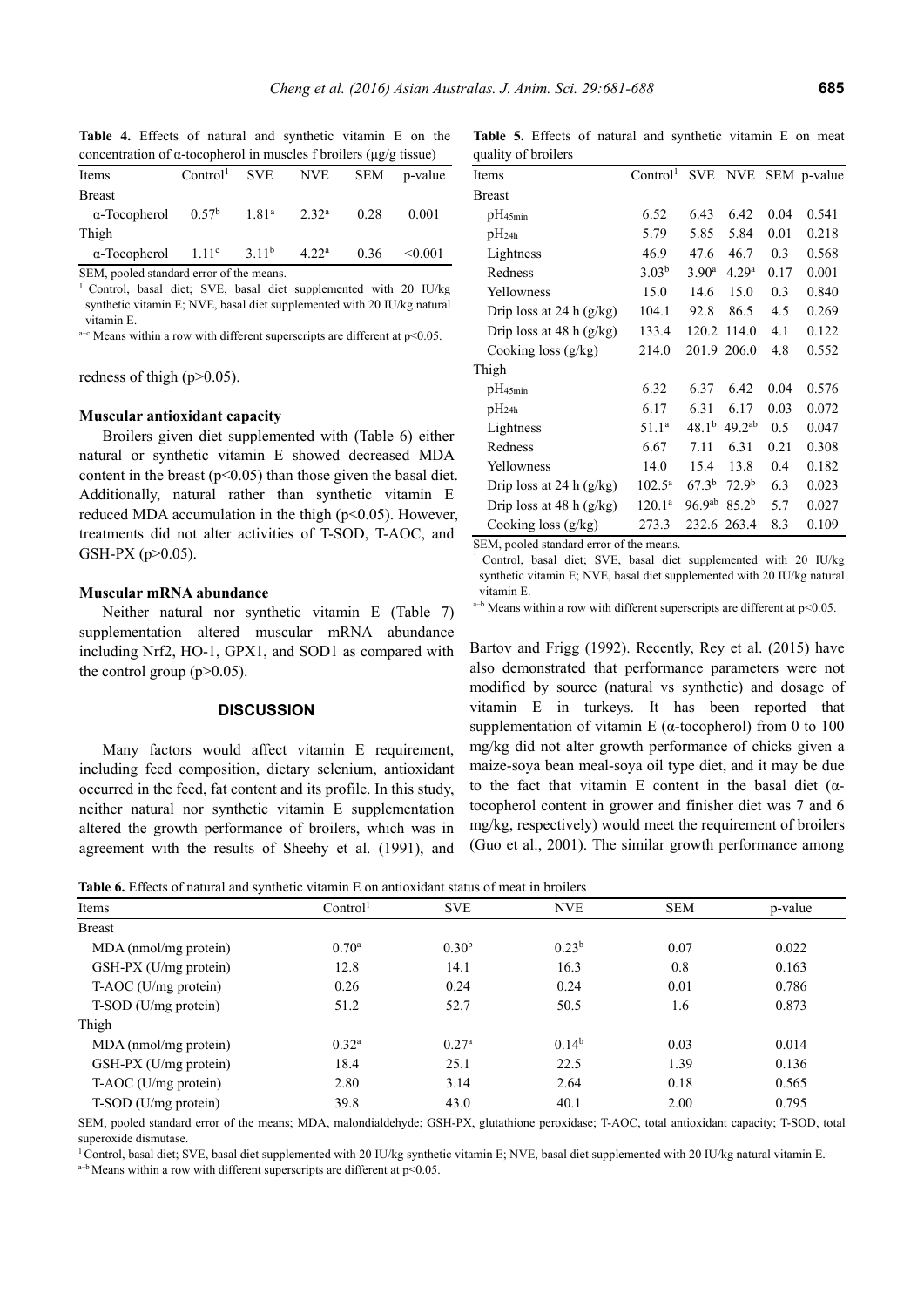**Table 7.** Effects of natural and synthetic vitamin E on the muscular mRNA abundance of genes related to oxidative status of broilers

| Items <sup>1</sup> | Control <sup>2</sup> | <b>SVE</b> | <b>NVE</b> | <b>SEM</b> | p-value |
|--------------------|----------------------|------------|------------|------------|---------|
| <b>Breast</b>      |                      |            |            |            |         |
| Nrf2               | 1.00                 | 0.95       | 1.02       | 0.03       | 0.733   |
| $HO-1$             | 1.00                 | 1.11       | 1.25       | 0.05       | 0.172   |
| GPX1               | 1.00                 | 0.98       | 1.02       | 0.03       | 0.898   |
| SOD <sub>1</sub>   | 1.00                 | 1.12       | 1.19       | 0.04       | 0.189   |
| Thigh              |                      |            |            |            |         |
| Nrf2               | 1.00                 | 1.03       | 1.04       | 0.04       | 0.911   |
| $HO-1$             | 1.00                 | 1.19       | 1.02       | 0.04       | 0.137   |
| GPX1               | 1.00                 | 1.01       | 0.97       | 0.02       | 0.669   |
| SOD <sub>1</sub>   | 1.00                 | 1.18       | 0.99       | 0.04       | 0.173   |

SEM, pooled standard error of the means; Nrf2, nuclear factor erythroid 2 related factor 2; HO-1, heme oxygenase 1; SOD1, superoxide dismutase 1; GPX1, glutathione peroxidase 1.

1 Control, basal diet; SVE, basal diet supplemented with 20 IU/kg synthetic vitamin E; NVE, basal diet supplemented with 20 IU/kg natural vitamin E.

<sup>2</sup> Expressed in arbitrary units. The mRNA level of each target gene in the control treatment was assigned a value of 1 and normalised to that of βactin.

treatments observed in this study may also suggest that vitamin E in the basal diet would meet the requirement and therefore no change was detected with extra vitamin E supplementation.

Dietary vitamin E supplementation, irrespective of sources, increased its retention in tissues (liver and breast muscle) and plasma (Voljč et al., 2011). In this study, vitamin E supplementation in either natural (D-α-tocopherol) or synthetic (DL-α-tocopherol acetate) form increased αtocopherol accumulation in the muscles (breast and thigh), and it was consistent with the finding of Nam et al. (1997) who reported that α-tocopherol contents of breast and thigh muscles were significantly increased by vitamin E supplementation. Bioavailability of vitamin E is related to its form. The vitamin E values of feed ingredients are always interpreted in terms of international units, one IU of vitamin E being defined as the specific activity of 1 mg of synthetic DL-α-tocopherol acetate, and it is generally accepted that 1 mg of D-α-tocopherol is equivalent to 1.49 IU vitamin E (McDonald et al., 2011). In this study, the capacity to increase muscular α-tocopherol accumulation was more pronounced in the D-α-tocopherol group. Similar results were also observed by Rey et al. (2015) in turkeys. Also, more efficient accumulation of the natural form of vitamin E than the synthetic form has been reported in swine (Yang et al., 2009; Amazan et al., 2014). The less efficient adsorption of the synthetic DL-α-tocopherol acetate may account for the difference in the muscular retention (Brigelius-Flohé and Traber, 1999).

Visual appearance of fresh meat influences a consumer's decision to buy a particular meat product, and consumers usually discriminate against surface discoloration of meat. Enhanced meat color through dietary vitamin E supplementation has been demonstrated in swine (Kim et al., 2015), beef (Sherbeck et al., 1995) and poultry (Rey et al., 2015). In the present study, vitamin E supplementation increased redness of meat whereas decreased lightness of thigh. Discoloration of meat is known to be closely related with lipid peroxidation (Renerre et al., 1990; Morrissey et al., 1994; Jensen et al., 1998). The activity of the metmyoglobin reducing systems is believed to be retained for longer periods in meats with reduced lipid oxidation that resulted from vitamin E supplementation, and a positive relationship between dietary vitamin E and improved color stability has also been clearly demonstrated in animals (Sherbeck et al., 1995; Jensen et al., 1998). Drip loss is considered one of the major quality deterioration factors within the meat industry. Consistent with the results of O'neill et al. (1998) and Li et al. (2009), vitamin E supplementation also decreased the drip loss of thigh muscle in this study. Protection of membranal lipids against lipid oxidation by vitamin E has been suggested to be the mechanism responsible for the positive influence of dietary vitamin E on the water holding capacity since the integrity of the cell membrane is thought to be associated with drip loss (Asghar et al., 1991). MDA, the main end product of lipid peroxidation by radical oxygen species, is an important indication of lipid peroxidation. Vitamin E supplementation decreased muscular MDA accumulation. The reduced MDA accumulation was in agreement with the simultaneously enhanced α-tocopherol retention and improved meat quality, which in turn suggested that vitamin E may improve the meat quality by enhancing muscular  $α$ tocopherol content which could inhibit lipid peroxidation as evidenced by reduced generation of MDA. Boler et al. (2009) and Li et al. (2009) also found that vitamin E could prevent lipid oxidation of meat by reducing the generation of thiobarbituric acid reactive substance. In this study, vitamin E supplementation did not alter the T-AOC (an indicator of total antioxidant capacity) and activities of antioxidant enzymes (SOD and GPX) that are key constituents of enzymatic antioxidant system. Similar results were also found by Voljč et al. (2011) in which neither synthetic nor natural vitamin E supplementation affected antioxidant enzymes including SOD, GPX, and glutathione reductase, and the total antioxidant status. Thus, the reduced lipid oxidation in the muscles in this study was most likely to result from enhanced α-tocopherol retention rather than improved enzymatic antioxidant capacity. Nrf2 as a basic leucine zipper transcription factor protects the cell against oxidative stress through antioxidant response elements-mediated induction of several phase 2 detoxifying and anti-oxidant enzymes, including the HO-1, GPX1, and SOD1 (Cho et al., 2002). However, neither synthetic nor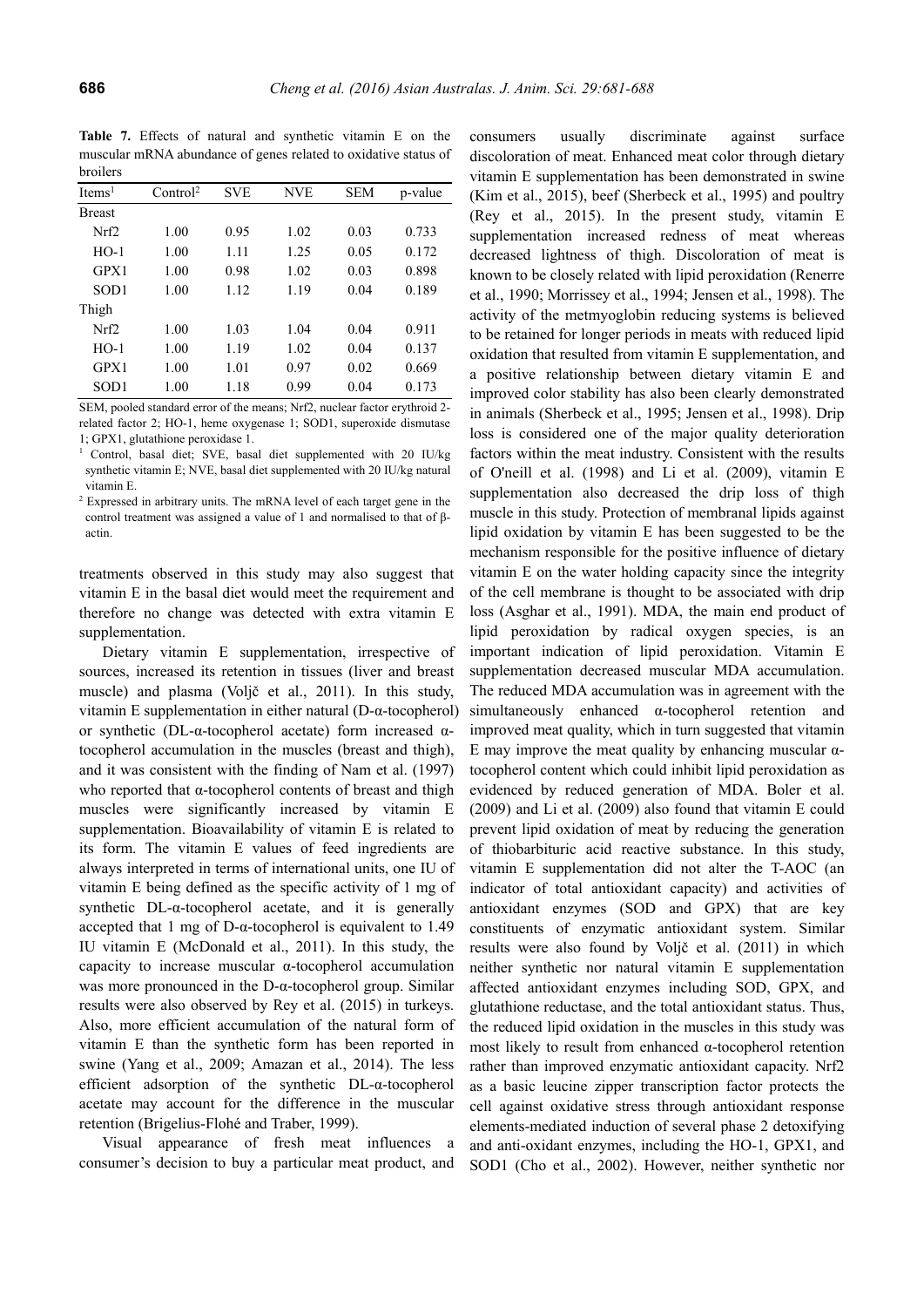natural vitamin E supplementation altered the muscular mRNA abundances of Nrf2, HO-1, GPX1, and SOD1 in this study. Li et al. (2015) also observed that dietary vitamin E, ferulic acid or their combination supplementation did not alter mRNA expression of genes that involved in Nrf2 path way including nuclear factor erythroid 2-related factor 2 antioxidant response element and GPX1 in pigs.

Vitamin E is a highly lipophilic molecule that cannot be directly dispersed into aqueous solutions. Instead, it must be incorporated into an appropriate colloidal delivery system prior to dispersion (Yang and McClements, 2013). In addition to its biological activity after consumption, encapsulation and carrier selection of vitamin E have also been reported to improve its physicochemical stability during feed manufacture and storage (Reboul et al., 2006; Yang and McClements, 2013). However, the details regarding the carrier, encapsulation and other manufacture processes cannot be obtained due to commercial sensitivity. Further studies that incorporated both manufacture process and animal trials would be worthy to be conducted when evaluating the bioavailability of nature and synthetic vitamin E.

In conclusion, vitamin E supplementation had no effect on the growth performance and mRNA abundance of genes related to oxidative status of broilers. Vitamin E inclusion especially in the natural form can enhance the retention of muscular  $\alpha$ -tocopherol, improve meat quality and muscular antioxidant capacity.

## **CONFLICT OF INTEREST**

We certify that there is no conflict of interest with any financial organization regarding the material discussed in the manuscript.

## **REFERENCES**

- Amazan, D., G. Cordero, C. J. López-Bote, C. Lauridsen, and A. I. Rey. 2014. Effects of oral micellized natural vitamin E (d-αtocopherol) vs. synthetic vitamin E (dl-α-tocopherol) in feed on α-tocopherol levels, stereoisomer distribution, oxidative stress and the immune response in piglets. Animal 8:410-419.
- Asghar, A., J. I. Gray, A. M. Booren, E. A. Gomaa, M. M. Abouzied, E. R. Miller, and D. J. Buckley. 1991. Effects of supranutritional dietary vitamin E levels on subcellular deposition of α-tocopherol in the muscle and on pork quality. J. Sci. Food Agric. 57:31-41.
- Bartov, I. and M. Frigg. 1992. Effect of high concentrations of dietary vitamin E during various age periods on performance, plasma vitamin E and meat stability of broiler chicks at 7 weeks of age. Br. Poult. Sci. 33:393-402.
- Benzie, I. F. and J. J. Strain. 1996. The ferric reducing ability of plasma (FRAP) as a measure of "antioxidant power": The FRAP assay. Anal. Biochem. 239:70-76.
- Boler, D. D., S. R. Gabriel, H. Yang, R. Balsbaugh, D. C. Mahan,

M. S. Brewer, F. K. McKeith, and J. Killefer. 2009. Effect of different dietary levels of natural-source vitamin E in growfinish pigs on pork quality and shelf life. Meat Sci. 83:723-730.

- Brigelius-Flohé, R. and M. G. Traber. 1999. Vitamin E: Function and metabolism. FASEB J. 13:1145-1155.
- Cho, H. Y., A. E. Jedlicka, S. P. Reddy, T. W. Kensler, M. Yamamoto, L. Y. Zhang, and S. R. Kleeberger. 2002. Role of NRF2 in protection against hyperoxic lung injury in mice. Am. J. Respir. Cell Mol. Biol. 26:175-182.
- Guo, Y., Q. Tang, J. Yuan, and Z. Jiang. 2001. Effects of supplementation with vitamin E on the performance and the tissue peroxidation of broiler chicks and the stability of thigh meat against oxidative deterioration. Anim. Feed Sci. Technol. 89:165-173.
- Hafeman, D. G., R. A. Sunde, and W. G. Hoekstra. 1974. Effect of dietary selenium on erythrocyte and liver glutathione peroxidase in the rat. J. Nutr. 104:580-587.
- Halliwell, B. and J. M. C. Gutteridge. 2000. Free Radicals in Biology and Medicine. 3rd ed. Oxford Univ. Press, New York, NY, USA.
- Jensen, C., C. Lauridsen, and G. Bertelsen. 1998. Dietary vitamin E: Quality and storage stability of pork and poultry. Trends Food Sci. Technol. 9:62-72.
- Kaiser, M. G., S. S. Block, C. Ciraci, W. Fang, M. Sifri, and S. J. Lamont. 2012. Effects of dietary vitamin E type and level on lipopolysaccharide-induced cytokine mRNA expression in broiler chicks. Poult. Sci. 91:1893-1898.
- Kim, J. C., C. G. Jose, M. Trezona, K. L. Moore, J. R. Pluske, and B. P. Mullan. 2015. Supra-nutritional vitamin E supplementation for 28 days before slaughter maximises muscle vitamin E concentration in finisher pigs. Meat Sci. 110: 270-277.
- Lauridsen, C., H. Engel, S. K. Jensen, A. M. Craig, and M. G. Traber. 2002. Lactating sows and suckling piglets preferentially incorporate RRR-over all-rac-α-tocopherol into milk, plasma and tissues. J. Nutr. 132:1258-1264.
- Li, W. J., G. P. Zhao, J. L. Chen, M. Q. Zheng, and J. Wen. 2009. Influence of dietary vitamin E supplementation on meat quality traits and gene expression related to lipid metabolism in the Beijing-you chicken. Br. Poult. Sci. 50:188-198.
- Li, Y. J., L. Y. Li, J. L. Li, L. Zhang, F. Gao, and G. H. Zhou. 2015. Effects of dietary supplementation with ferulic acid or vitamin E individually or in combination on meat quality and antioxidant capacity of finishing pigs. Asian Australas. J. Anim. Sci. 28:374-381.
- Livak, K. J. and T. D. Schmittgen. 2001. Analysis of relative gene expression data using real-time quantitative PCR and the  $2^{-\Delta\Delta C}$ <sub>T</sub> method. Methods 25:402-408.
- McDonald, P., R. A. Edwards, J. F. D. Greenhalgh, C. A. Morgan, L. A. SinclaiL, and R. G. Wilkinson. 2011. Animal Nutrition, 7th ed. Pearson, Harlow, England.
- Morrissey, P. A., D. J. Buckley, P. J. Sheehy, and F. J. Monahan. 1994. Vitamin E and meat quality. Proc. Nutr. Soc. 53:289-295.
- Nam, K. T., H. A. Lee, B. S. Min, and C. W. Kang. 1997. Influence of dietary supplementation with linseed and vitamin E on fatty acids, α-tocopherol and lipid peroxidation in muscles of broiler chicks. Anim. Feed Sci. Technol. 66:149- 158.
- NRC. 1994. Nutrient Requirements of Poultry. 9th rev. ed.